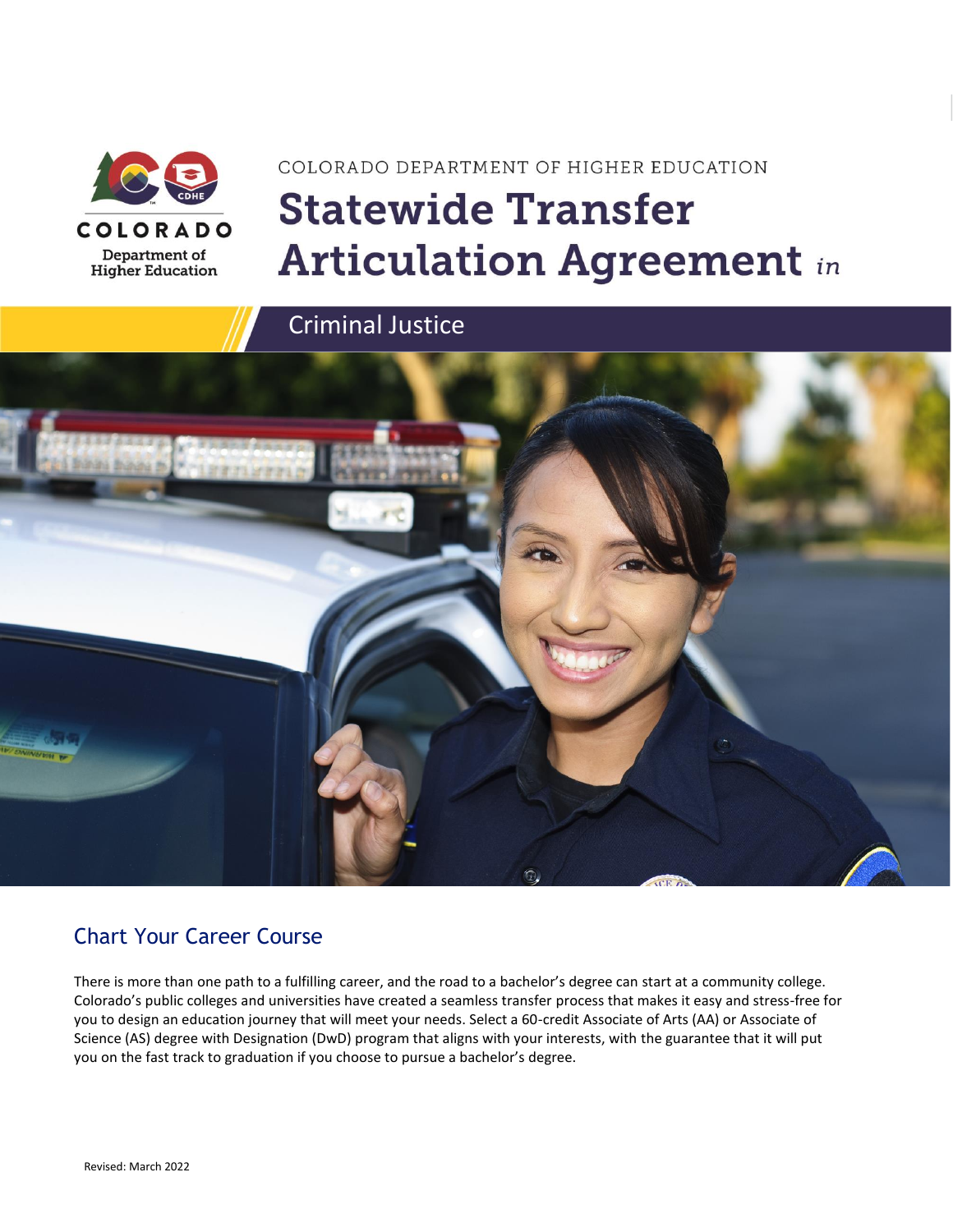## Introduction

Do you feel strongly about the need to uphold and enforce laws? Do you think public safety and protecting individual rights should be a society's highest priorities? If so, you share a core belief with the thousands of dedicated professionals who work in the criminal justice system. From police officers to juvenile court counselors to correctional administrators, there are a variety of opportunities in this field on the local, state, and national levels. A degree in Criminal Justice can lead to a career in law, policing, corrections, victim and offender rehabilitation, white collar crime, counterterrorism, emergency management, homeland security, cybercrime, private security, and forensics.

In an associate program in Criminal Justice, you will explore topics that include criminal law, psychology, forensics, and government. This degree is transferable to universities offering a bachelor's degree in Criminal Justice.

The first year of a Criminal Justice program will include math and English courses to meet general education requirements. The completion of introductory math and English courses in your first year is proven to greatly increase the likelihood of crossing the graduation stage, boosting your momentum along the academic pathway you select. Other general education courses on your pathway will cover topics in Arts and Humanities, History, and Social and Behavioral Sciences, and Natural and Physical Sciences.

Program-specific courses may begin as soon as your first semester. These courses will become more advanced as you move along your degree pathway. Through this sequence of courses, your knowledge of criminal justice will grow and deepen. Coursework will include Introduction to Criminal Justice System, Policing Systems, and Correctional Process. After completing a 60-credit associate degree, your degree pathway can continue with guaranteed transfer to a college that offers bachelor's degrees.

#### **Degree Pathway Knowledge & Skills**

- Law and legal knowledge
- Ethics and integrity
- Active listening and learning
- Observation and investigation skills
- Interpersonal communication
- Critical thinking
- Decision making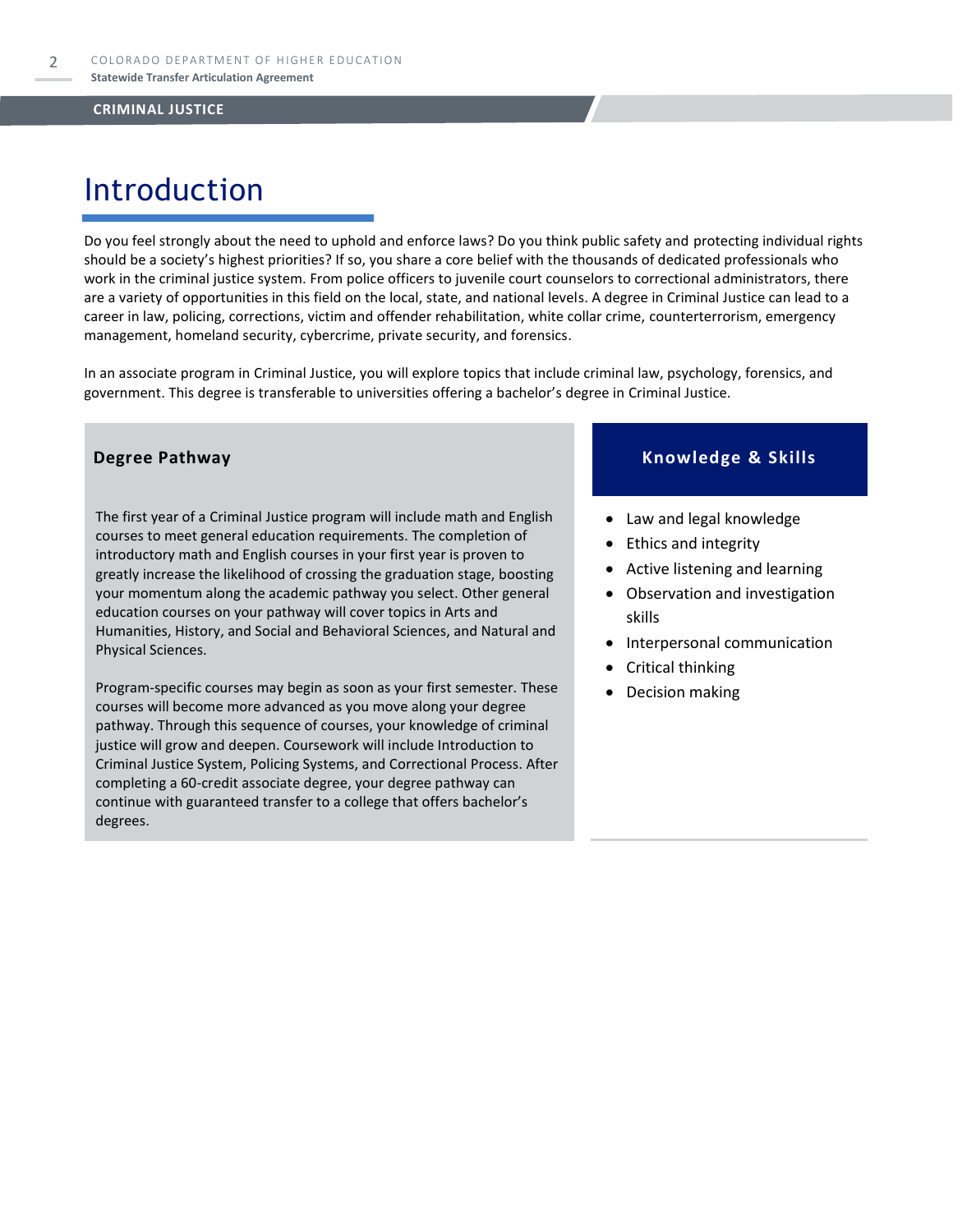3

## Participating Institutions

### **Earn an Associate Degree with Designation (DwD)**

*From one of these Colorado public community/junior colleges*

**Aims Community College** [A.A. Criminal Justice] **Arapahoe Community College** [A.A. Criminal Justice] **Colorado Northwestern Community College** [A.A. Criminal Justice]

**Community College of Aurora** [A.A. Criminal Justice] **Community College of Denver** [A.A. Criminal Justice] **Front Range Community College** [A.A. Criminal Justice] **Lamar Community College** [A.A. Criminal Justice]

**Morgan Community College** [A.A. Criminal Justice] **Northeastern Junior College** [A.A. Criminal Justice] **Otero College** [A.A. Criminal Justice] **Pikes Peak Community College** [A.A. Criminal Justice] **Pueblo Community College** [A.A. Criminal Justice] **Red Rocks Community College** [A.A. Criminal Justice] **Trinidad State College** [A.A. Criminal Justice]

### **Earn a Bachelor's Degree**

#### *From one of these Colorado public four-year institutions*

**Colorado Mesa University**  [B.A. Criminal Justice; Criminal Justice or Law Enforcement concentration]

**Colorado State University-Global Campus** [B.S. Criminal Justice]

**Metropolitan State University of Denver**  [B.S. Criminal Justice & Criminology]

**University of Colorado Colorado Springs** [B.A. Criminal Justice]

**University of Colorado Denver** [B.A. Criminal Justice]

**University of Northern Colorado** [B.A. Criminal Justice]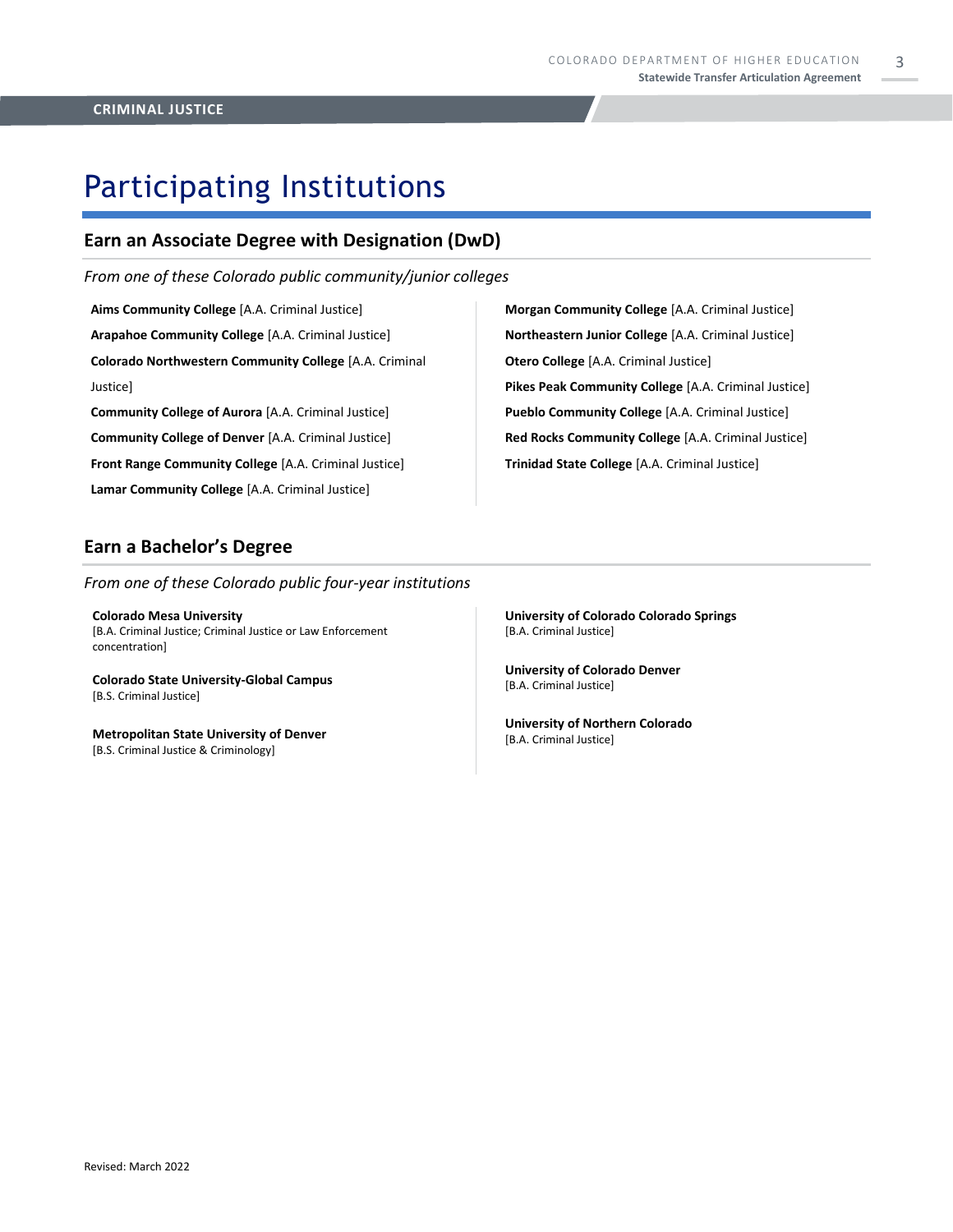# Prescribed Curriculum

### CRIMINAL JUSTICE

| Required Courses that Fulfill General Education Requirements<br>31-33 CREDIT HOURS |                               |                                                                                                     |                                                                                                                                                                                                                                                                                                                                                                                                                                                               |  |
|------------------------------------------------------------------------------------|-------------------------------|-----------------------------------------------------------------------------------------------------|---------------------------------------------------------------------------------------------------------------------------------------------------------------------------------------------------------------------------------------------------------------------------------------------------------------------------------------------------------------------------------------------------------------------------------------------------------------|--|
|                                                                                    | <b>Credit</b><br><b>Hours</b> | <b>Community College</b><br>Course No.                                                              | <b>Course Title or Category</b>                                                                                                                                                                                                                                                                                                                                                                                                                               |  |
| (Written)<br>Communication                                                         | 6                             | ENG 121/1021 and<br>ENG 122/1022<br><b>OR</b><br>ENG 122/1022 and GT<br>Pathways-approved<br>course | English Composition I (GT-CO1) and English Composition II (GT-<br>CO <sub>2</sub><br><b>OR</b><br>English Composition II (GT-CO2) and a GT Pathways approved CO3<br>course (GT-CO3)                                                                                                                                                                                                                                                                           |  |
| <b>Mathematics</b>                                                                 | $3 - 4$                       |                                                                                                     | One GT Pathways course (GT-MA1), prefer MAT 135/1260<br>Introduction to Statistics, except:<br>University of Colorado Colorado Springs prefers MAT<br>$\bullet$<br>120/1240 Mathematics for Liberal Arts<br>Colorado Mesa University requires either MAT 120/1240<br>$\bullet$<br>Mathematics for Liberal Arts OR MAT 121/1340 College<br>Algebra;<br>University of Northern Colorado requires MAT 135/1260<br>$\bullet$<br><b>Introduction to Statistics</b> |  |
| <b>Arts &amp; Humanities</b>                                                       | 6                             |                                                                                                     | Two GT Pathways Arts & Humanities courses from two (2)<br>different categories:<br>(GT-AH1, GT-AH2, GT-AH3, GT-AH4)                                                                                                                                                                                                                                                                                                                                           |  |
| <b>History</b>                                                                     | 3                             |                                                                                                     | One GT Pathways History course (GT-HI1)                                                                                                                                                                                                                                                                                                                                                                                                                       |  |
| Social &                                                                           | 3                             | SOC 101/1001                                                                                        | Introduction to Sociology (GT-SS3)                                                                                                                                                                                                                                                                                                                                                                                                                            |  |
| <b>Behavioral Sciences</b>                                                         | 3                             | GT-SS3 course                                                                                       | One GT Pathways Social & Behavioral Sciences course (GT-SS3)                                                                                                                                                                                                                                                                                                                                                                                                  |  |
| Natural &<br><b>Physical Sciences</b>                                              | $7 - 8$                       |                                                                                                     | Two GT Pathways Natural & Physical Sciences courses (GT-SC1, GT-<br>SC2), one must be with laboratory (GT-SC1)                                                                                                                                                                                                                                                                                                                                                |  |

### Additional Required Courses\* **27** CREDIT HOURS

|                   | <b>Credit</b><br><b>Hours</b> | Course No.   | <b>Course Title</b>                        |
|-------------------|-------------------------------|--------------|--------------------------------------------|
|                   |                               | COM 115/1150 | <b>Public Speaking</b>                     |
|                   | 3                             | <b>OR</b>    | <b>OR</b>                                  |
|                   |                               | COM 125/1250 | Interpersonal Communication (GT-SS3)       |
| 3                 |                               | CRJ 110/1010 | Introduction to Criminal Justice (GT-SS3)  |
| 3                 |                               | CRJ 125/1025 | <b>Policing Systems</b>                    |
| CRJ 145/1045<br>3 |                               |              | <b>Correctional Process</b>                |
|                   |                               |              | Choose two (2) courses from the following: |
|                   | 6                             |              |                                            |
|                   |                               | CRJ 127/1027 | Crime Scene Investigation                  |
|                   |                               | CRJ 135/1035 | Judicial Function                          |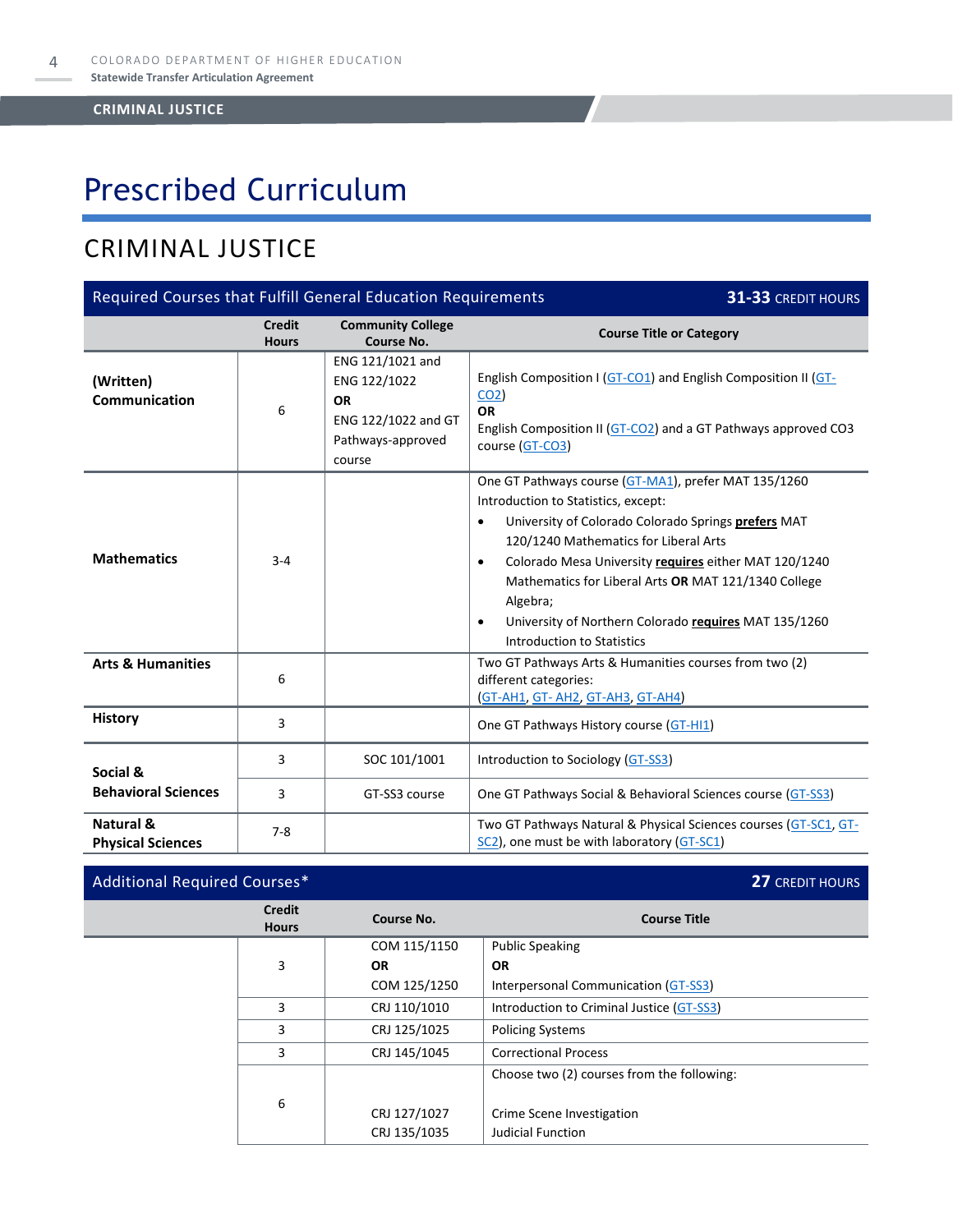5

#### **CRIMINAL JUSTICE**

|                  |   | CRJ 205/2005 | Principles of Criminal Law                           |
|------------------|---|--------------|------------------------------------------------------|
|                  |   | CRJ 209/2009 | Criminal Investigation I                             |
|                  |   | CRJ 230/2030 | Criminology                                          |
|                  |   | CRJ 231/2031 | Inroduction to Forensic Science & Criminalists       |
|                  |   | CRJ 235/2035 | Delinquent Behavior                                  |
|                  |   | CRJ 236/2036 | <b>Criminal Justice Research Methods</b>             |
|                  |   | CRJ 257/2057 | Victimology                                          |
|                  |   | CRJ 268/2068 | <b>Criminal Profiling</b>                            |
|                  |   |              | Choose three (3) courses from the following:**       |
|                  |   |              |                                                      |
|                  |   | ANT 212/2315 | Introduction to Forensic Anthropology w/lab (GT-SC1) |
|                  |   | CNG 258/2058 | <b>Computer Forensics</b>                            |
|                  |   | COM 217/2220 | Group Communication (GT-SS3)                         |
|                  |   | COM 225/2250 | Organizational Communications                        |
|                  | 9 | POS 111/1011 | American Government (GT-SS1)                         |
|                  |   | POS 125/1025 | American/State and Local Government (GT-SS1)         |
|                  |   | PSY 207/2770 | Introduction to Forensic Psychology                  |
|                  |   | PSY 217/2107 | Human Sexuality (GT-SS3)                             |
|                  |   | PSY 226/2221 | Social Psychology (GT-SS3)                           |
|                  |   | PSY 249/2552 | Abnormal Psychology (GT-SS3)                         |
|                  |   | SOC 231/2031 | Sociology of Deviant Behavior (GT-SS3)               |
| <b>Electives</b> |   |              | 0-2 CREDIT HOURS                                     |
|                  |   |              |                                                      |

Total **60** CREDIT HOURS

\* If these credits are *not* required for the *major* at a receiving 4-year institution, they will be applied to the Bachelor's degree as *elective credit* towards *graduation*. Please check with the receiving institution to determine in which way these courses will be applied.

\*\*If these courses are applied to this second section of the Prescribed Curriculum (Additional Required Courses) for credit, they may not be applied to the first section of the Prescribed Curriculum (General Education Requirements) for credit.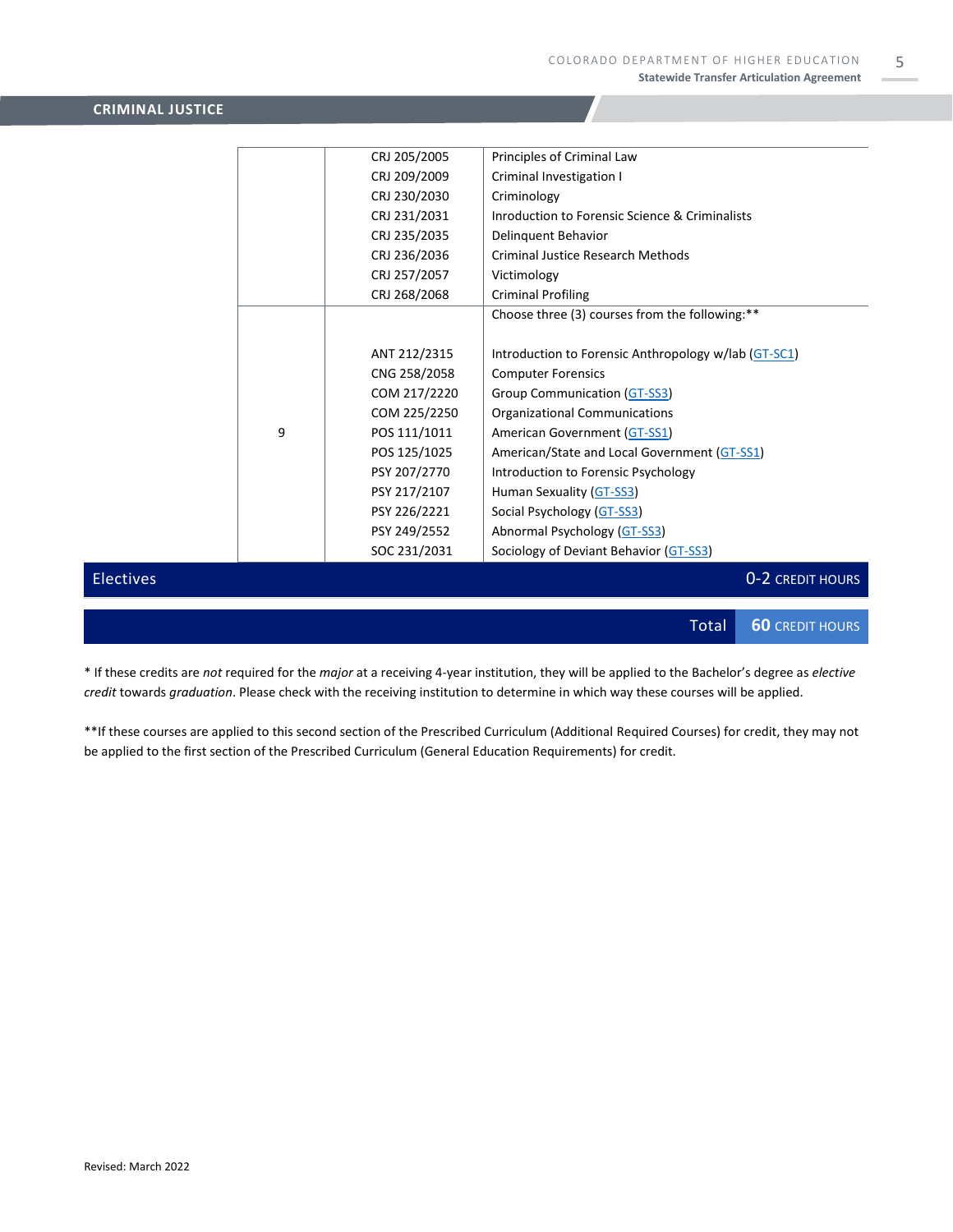# Course Planner

### CRIMINAL JUSTICE DEGREE PLAN

#### STUDENT NAME

| Institution:                   |                   |                     |                     |                  |  |  |
|--------------------------------|-------------------|---------------------|---------------------|------------------|--|--|
| <b>Semester</b>                | <b>Course No.</b> | <b>Course Title</b> | <b>Credit Hours</b> | <b>Completed</b> |  |  |
|                                |                   |                     |                     |                  |  |  |
|                                |                   |                     |                     |                  |  |  |
|                                |                   |                     |                     |                  |  |  |
|                                |                   |                     |                     |                  |  |  |
|                                |                   |                     |                     |                  |  |  |
|                                |                   |                     |                     |                  |  |  |
| <b>Total Credits Completed</b> |                   |                     |                     |                  |  |  |

| Institution:                   |                   |                     |                     |                  |  |  |
|--------------------------------|-------------------|---------------------|---------------------|------------------|--|--|
| Semester                       | <b>Course No.</b> | <b>Course Title</b> | <b>Credit Hours</b> | <b>Completed</b> |  |  |
|                                |                   |                     |                     |                  |  |  |
|                                |                   |                     |                     |                  |  |  |
|                                |                   |                     |                     |                  |  |  |
|                                |                   |                     |                     |                  |  |  |
|                                |                   |                     |                     |                  |  |  |
|                                |                   |                     |                     |                  |  |  |
| <b>Total Credits Completed</b> |                   |                     |                     |                  |  |  |

| Institution: |                   |                     |                                |                  |  |  |
|--------------|-------------------|---------------------|--------------------------------|------------------|--|--|
| Semester     | <b>Course No.</b> | <b>Course Title</b> | <b>Credit Hours</b>            | <b>Completed</b> |  |  |
|              |                   |                     |                                |                  |  |  |
|              |                   |                     |                                |                  |  |  |
|              |                   |                     |                                |                  |  |  |
|              |                   |                     |                                |                  |  |  |
|              |                   |                     |                                |                  |  |  |
|              |                   |                     |                                |                  |  |  |
|              |                   |                     | <b>Total Credits Completed</b> |                  |  |  |

| Institution: |                         |                     |                     |                  |  |  |
|--------------|-------------------------|---------------------|---------------------|------------------|--|--|
| Semester     | <b>Course No.</b>       | <b>Course Title</b> | <b>Credit Hours</b> | <b>Completed</b> |  |  |
|              |                         |                     |                     |                  |  |  |
|              |                         |                     |                     |                  |  |  |
|              |                         |                     |                     |                  |  |  |
|              |                         |                     |                     |                  |  |  |
|              |                         |                     |                     |                  |  |  |
|              |                         |                     |                     |                  |  |  |
|              | Total Credits Completed |                     |                     |                  |  |  |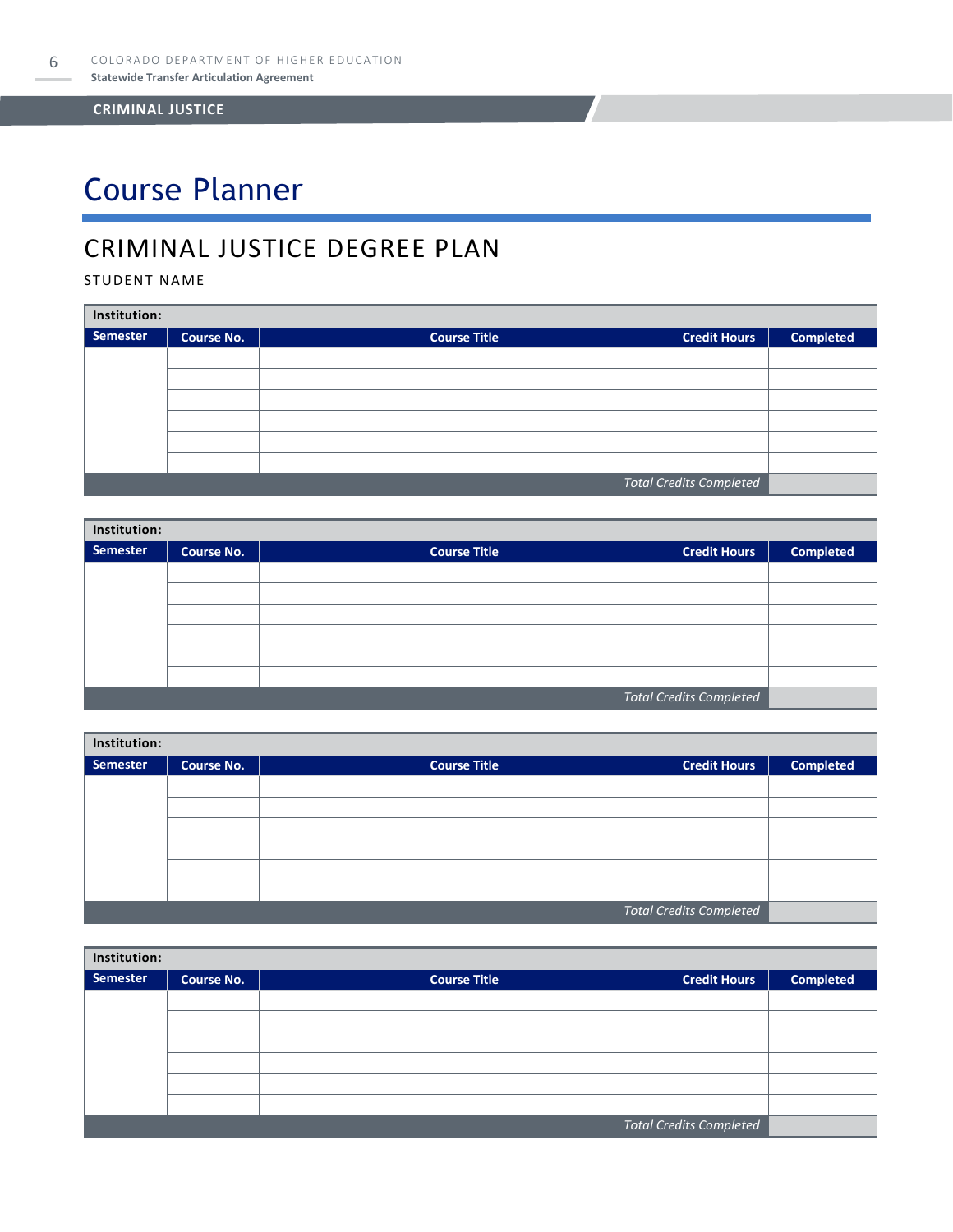## Contractual Language

#### **INTRODUCTION**

A statewide transfer articulation agreement identifies the community college courses students need to take in order to graduate from a community college with a 60-credit Associate of Arts (AA) or Associate of Science (AS) degree with designation (DwD). Students are responsible for informing the admissions counselor or transfer advisor at their receiving four-year institution that they are completing a DwD.

It is important for students to understand that completion of an AA or AS degree within two years requires them to complete an average of 15 credits per semester (or 30 credits per year). Also, research shows that students who take classes in their major area within their first 30 credit hours are more likely to persist and graduate.

The guarantees and limitations below describe the minimum requirements to which all participating institutions have agreed. Students who believe an institution is not meeting the guarantees described below can file a complaint with the [CDHE.](https://highered.colorado.gov/filing-student-complaint)

#### **GUARANTEES**

Students who complete a DwD pursuant to the prescribed curriculum in this statewide transfer articulation agreement **and** pass all 60 credits with a C- or higher **and** are admitted to the receiving institution's corresponding degree program (see cover page) are guaranteed the following:

- 1. Junior standing with no more than 60 remaining credits to meet the graduation requirements for the baccalaureate degree program covered by this articulation agreement.
- 2. Completion of the receiving institution's lower division general education requirements as defined by the GT Pathways curriculum.
- 3. The same graduation requirements as students who begin and complete this degree program at the four-year institution.
- 4. Admission to all Colorado public baccalaureate awarding institutions (*except* Colorado School of Mines) is guaranteed to applicants who have completed any AA or AS degree from a Colorado public two-year institution after high school graduation, provided certain requirements are met. To see these requirements, please refer to the Colorado Commission on Higher Education's [Admissions](https://highered.colorado.gov/sites/highered/files/2020-03/i-partf_0.pdf)  [Standards Policy](https://highered.colorado.gov/sites/highered/files/2020-03/i-partf_0.pdf), section titled "Guaranteed Transfer Admissions" [here.](https://highered.colorado.gov/educators/policy-funding/cche-policies-procedures) Please note: Students transferring to a University of Colorado institution (Boulder, Colorado Springs, Denver) must satisfy the CU System's MAPS (Minimum Academic Preparation Standards) requirement.
- 5. Per the Commission's [Prior Learning Assessment](https://highered.colorado.gov/sites/highered/files/2020-03/i-partx.pdf) policy, section 2.07, and pursuant to Colorado Revised Statutes §23-1-108 (7)(b)(II)(A), "a state institution of higher education that admits as a junior a student who holds an associate of arts degree, associate of applied science degree, or associate of science degree that is the subject of a statewide degree transfer agreement shall not require the student to complete any additional courses to fulfill general education requirements", and that the receiving institution of higher education is responsible for the total cost of tuition "for any credit hours that exceed the total credit hours required for a native student or that extend the total time to receive the degree beyond that required for a native student".
- 6. The Commission's Prior Learning Assessment policy also states "every Colorado public institution of higher education shall accept in transfer from within the institution and from other state institutions of higher education prior learning assessment credit awarded for GT Pathways requirements" (section 3.01), and "Colorado public institutions of higher education shall not prohibit students from meeting general education/GT Pathways requirements with prior learning assessment credit" (section 3.02).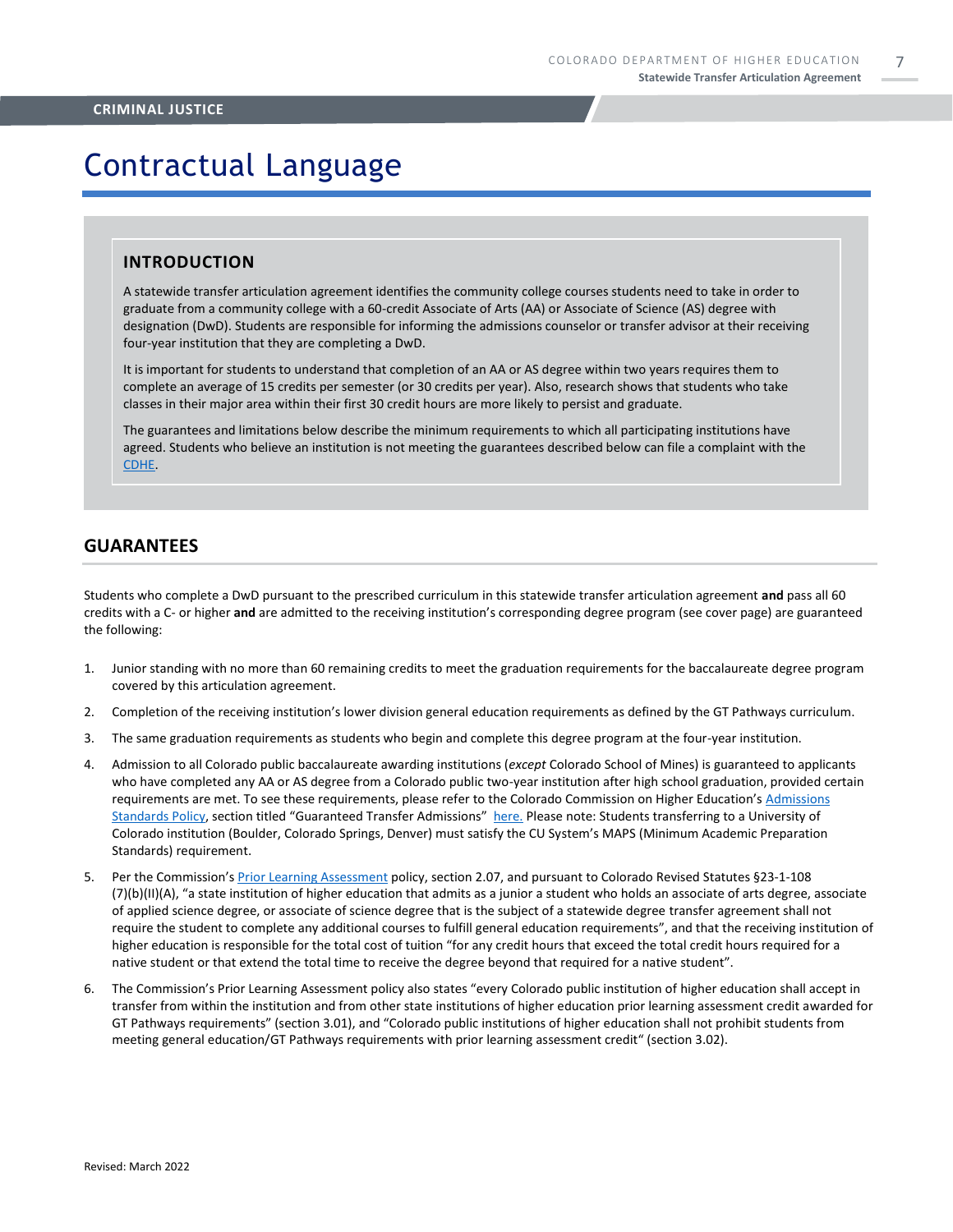#### **LIMITATIONS**

- 1. Students must meet all admission and application requirements at the receiving institution including the submission of all required documentation by stated deadlines. Students are advised to consult with the Office of Admissions at the institution to which they intend to transfer.
- 2. Only courses with grades of C- or higher are guaranteed to transfer.
- 3. Admission to a receiving institution does not guarantee enrollment in a specific degree program. Some programs at receiving institutions have controlled entry due either to space limitations or academic requirements.
- 4. The credit and course transfer guarantees described in this agreement apply to the specific degree programs covered by this agreement (see cover page). If the student changes majors, receiving institutions will evaluate application of the courses designated in this agreement to other degree programs on a course-by-course basis.
- 5. Students are allowed to use credits awarded by exam, such as AP (Advanced Placement) and IB (International Baccalaureate), as long as those exams are listed on the exam table[s here,](https://highered.colorado.gov/get-credit-for-what-you-already-know) or may use challenge exams to fulfill GT Pathways requirements (not necessarily major requirements) and those credits are guaranteed to transfer and apply to GT Pathways requirements at the receiving institution per the Colorado Commission on Higher Education's Policy I, X: Prior Learning Assessment. See the [entire policy](https://highered.colorado.gov/sites/highered/files/2020-03/i-partx.pdf) for more information.
- 6. The receiving institution shall accept all applicable credits earned within ten years of transfer to the receiving institution. Credits earned more than ten years earlier will be evaluated on a course-by-course basis.
- 7. All the courses a student needs to take in the associate degree program covered by this statewide transfer articulation agreement are listed in the prescribed curriculum. Course substitutions are allowed as long as the student and both the sending and receiving institutions agree to the substitution; such agreement should be documented in writing and the student should keep a copy until the baccalaureate degree is conferred. Note that if students substitute a course, then this is no longer a statewide agreement and some of the guarantees are only for the receiving institution that agreed to the substitution. **Any additional courses taken in the discipline covered by this agreement might not count toward the requirements of the major at the receiving institution.** Students can avoid this problem by taking no more courses in the discipline beyond those identified in the prescribed curriculum. STUDENTS SHOULD CONSULT THE PROGRAM ADVISOR AT THE RECEIVING INSTITUTION FOR GUIDANCE. Any advisement from an academic advisor should be obtained IN WRITING.
- Students seeking K-12 teacher licensure may not use this agreement because teacher preparation programs have different requirements for educator licensure.

*Because of the limitations above, students must consult with the Office of Admissions at the institution to which they are transferring.*

#### **Addendum to Agreement**

Students who do not complete an AA/AS degree can use the prescribed curriculum in a statewide transfer articulation agreement as a common advising guide for transfer to all public institutions that offer the designated bachelor's degree program. Please note the following:

- 1. Students are guaranteed application of general education courses completed with a C- or higher in the prescribed curriculum in this agreement up to the established maximum in each GT Pathways content area.
- 2. Except in special cases (e.g., the partial completion of a required sequence of courses or variation in the number of credit hours institutions award for course equivalents), students can expect that courses specified within the prescribed curriculum in this agreement, successfully completed with a C- or higher, will fulfill the relevant course requirements in the designated major.
- 3. Receiving institutions will evaluate all courses other than those specified in this agreement on a course-by-course basis.

Students transferring without a completed AA/AS degree must consult with the Office of Admissions at the institution to which they are transferring to review the issues identified above, and to make sure they meet all admission and application requirements at the receiving institution, including the submission of all required documentation by stated deadlines.

This agreement will be reviewed by disciplinary faculty no less frequently than every five years. *The agreement will remain in force until such time as it is formally modified or terminated.*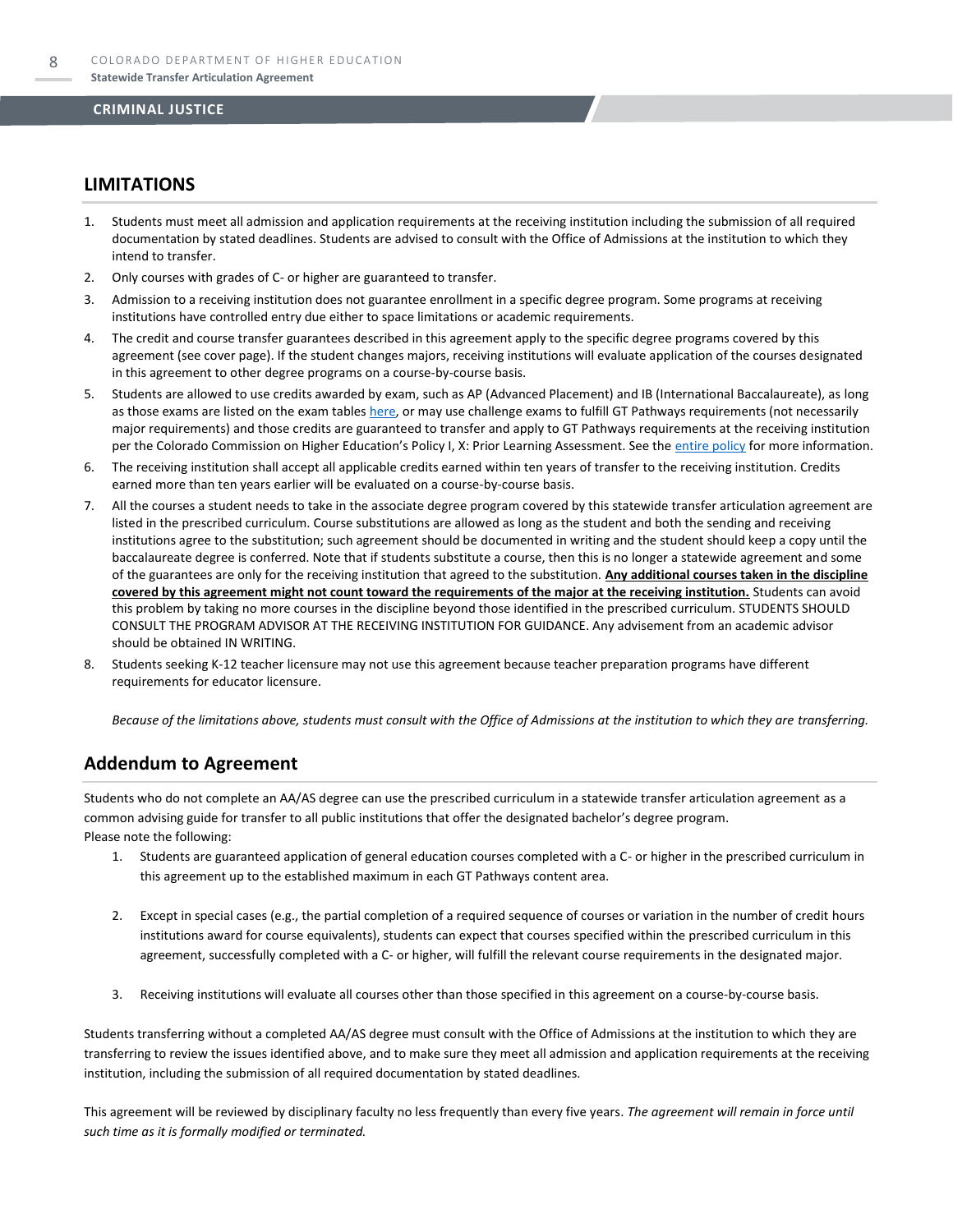The Department of Higher Education – in consultation with the General Education Council – may make minor technical changes to this agreement on behalf of participating institutions. The most current version of the agreement can be found on the [CDHE website.](https://highered.colorado.gov/transfer-degrees) Institutions that wish to join or withdraw from this agreement should consult the Division of Academic Affairs at the Colorado Department of Higher Education. Terms and processes are outlined in the Commission's policy on Statewide Transfer and GT Pathways, available at the [CDHE website.](https://highered.colorado.gov/educators/policy-funding/general-education-ge-council/gtpathways/transfer-agreements)

A paper or hard copy of this document may not be the most current version of the agreement—check th[e website](https://highered.colorado.gov/transfer-degrees) of the Colorado Department of Higher Education for the most current version.

*Signatures from institutional/system Chief Academic Officers for all participating institutions, as listed on the cover page, have signed this agreement. Signatures of Chief Academic Officers, who possess or have been delegated authority to enter into this agreement on behalf of their institution or institutions (in some cases by the institutional or system governing board), are on file in the Division of Academic Affairs at the Colorado Department of Higher Education.*